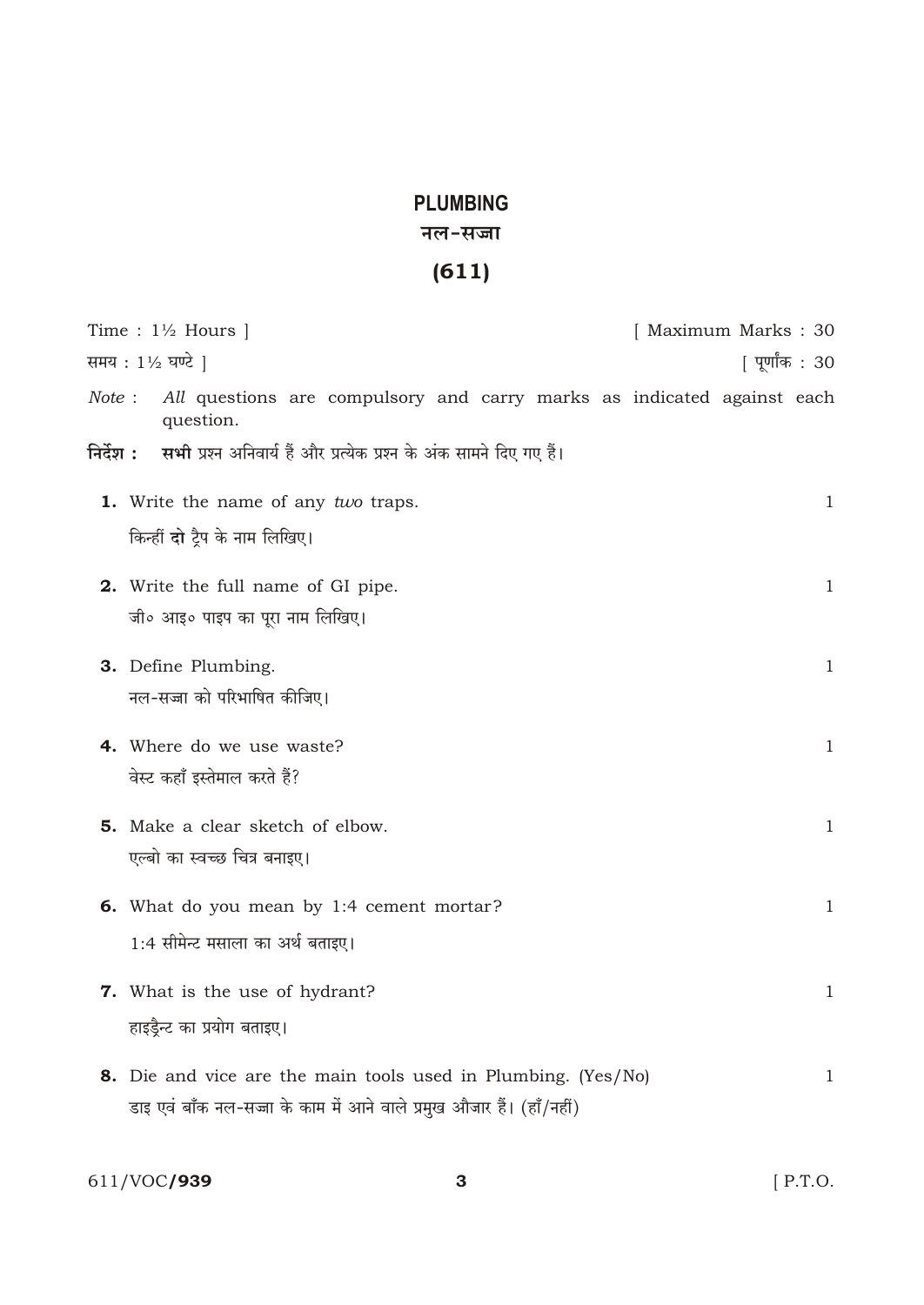9. Write the full name of AC pipe.  $\mathbf{1}$ ए० सी० पाइप का पूरा नाम लिखिए। 10. We provide high level cistern connection with Indian-type WC. (Yes/No)  $\mathbf{1}$ उच्च-तल प्रधावन टंकी का सम्बन्धन भारतीय शैली के शौच-पात्र के साथ किया जाता है। (हाँ/नहीं) 11. We use — to divert any pipeline on right angle.  $\mathbf{1}$ किसी पाइपलाइन को समकोण पर मोड़ने के लिए —— प्रयोग करते हैं। **12.** We provide free-board in  $\frac{1}{\sqrt{2}}$ .  $\mathbf{1}$ फ्री-बोर्ड - में बनाते हैं। 13. Make a line diagram of any two:  $\overline{2}$ Nipple; Spirit level; Socket; CI cross. किन्हीं दो का रेखाचित्र बनाइए: निप्पल; स्पिरिट लेवल; सॉकेट; सी॰ आइ॰ क्रॉस। 14. Make a clear diagram of floor trap.  $\overline{2}$ फ्लोर ट्रैप का स्वच्छ रेखाचित्र बनाइए। 15. Where do we use caulking and packing tools? 2 कॉकिंग एवं पैकिंग औजार कहाँ इस्तेमाल करते हैं? **16.** (a) There are  $\_\_\$  valve in a hand pump. हस्त-चालित पम्प में —— वाल्व होते हैं। (b) The limit (depth) of water seal is  $\frac{1}{1}$ . जल-सील की गहराई - होती है। (c) We provide  $\_\_$  on public places to use water. 3 सार्वजनिक स्थानों पर पानी के उपयोग हेतु —— बनाते हैं।

611/VOC/939

 $\overline{\mathbf{4}}$